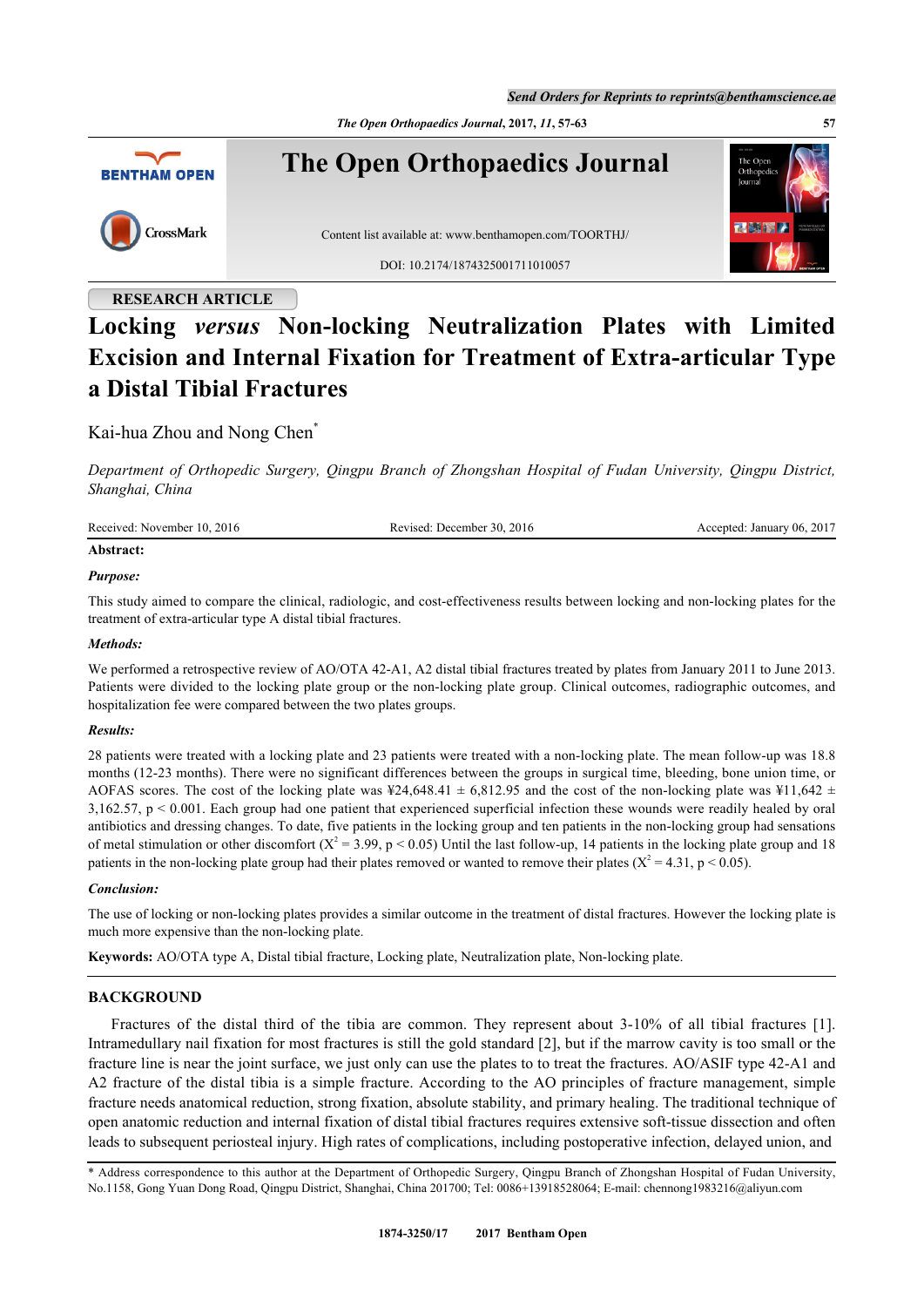non-union, have been reported [[3,](#page-5-2) [4](#page-5-3)]. Using a limited incision, minimally invasive technology can be a very good solution to these problems [\[2](#page-5-1), [5\]](#page-5-4), reducing both iatrogenic soft tissue injury and damage to the blood supply. In recent years, locking plates techniques have gained popularity among orthopedic surgeons which can preserve the periosteal blood supply and increase stability [[7](#page-5-5) - [11\]](#page-5-6). Kim found that in the setting of elderly ankle fractures, locking plates are at least equivalent biomechanically to standard plates, but Minihane got different conclusions that the posterolateral antiglide plate demonstrated improved biomechanical stability as compared to the lateral locking plate in osteoporotic bone [[12](#page-5-7), [13\]](#page-6-0). And Edward also found that the one-third tubular construct was equivalent to locking plate constructs with respect to union, post-operative range of motion, and rates of complications, but the locking plate was much more expensive [\[14\]](#page-6-1). Up to now, sufficient evidence to favor one plate over the other in the treatment of distal tibial simple fractures is also lacking in the current literature. In the present study, we evaluated whether there were clinical, radiologic, and hospitalization fee between the use of locking and non-locking neutralization plates for treating AO type 42-A1, A2 fractures of the distal tibia with the limited incision minimally invasive technology.

#### **MATERIALS AND METHODS**

We performed a retrospective review of 70 patients with distal tibia AO type 42-A1, A2 fractures from January 2011 to June 2013. The mechanisms of injury were sprains, high falling injuries, and traffic accidents. Patients were included in this study if they were age 18 or older that underwent surgical management with non-locking plates or locking plates as neutralization plates with limited excision and MIPPO technique. The exclusion criteria of this study were open fractures, polytrauma, pathologic fractures, patients younger than 18 years. The study was approved by the ethics review committee of the our hospital and written informed consent was obtained from all patients. Finally, a total of 51 patients were included in this study. Patients were subsequently divided into two groups according to the type of osteosynthesis used. The locking plates group ( $n = 28$ ), a titanium locking compression distal tibial plate (LCP, Trauson, China) was used. The non-locking plates group ( $n = 23$ ) comprsed patients in which a dynamic compression distal tibial plate (DCP, Trauson, China) was used. The two groups were similar with respect to age, gender distribution, fracture patterns according to the AO classification system and the preoperative waiting time. Twenty-nine patients underwent surgical treatment within 6-8 hours after injury; others with soft tissue swelling or merging diseases underwent selective operation (Table **[1](#page-1-0)**). The surgeries were performed by two senior attending doctors.

|                                | Locking plate group | Non-locking plate group | $X^2/t$       | P value |
|--------------------------------|---------------------|-------------------------|---------------|---------|
| Men/women                      | 20/8                | 15/8                    | $X^2 = 0.226$ | 0.63    |
| Mean $age(y)$                  | 50.4(22~77)         | $49.3(31-68)$           | $t = 0.92$    | 0.36    |
| AO classification              |                     |                         | $X^2 = 0.017$ |         |
| A <sub>1</sub>                 | 19                  | 16                      |               |         |
| A2                             | 9                   | $\overline{7}$          |               |         |
| The mechanisms of injury       |                     |                         | $X^2 = 2.81$  | 0.42    |
| sprain                         | 5                   | 3                       |               |         |
| traffic accident               | 18                  | 15                      |               |         |
| crush                          | 5                   | 3                       |               |         |
| high falling injuries          | $\mathbf{0}$        | $\overline{2}$          |               |         |
| Fibular fracture               |                     |                         | $X^2 = 0.18$  | 0.98    |
| Proximal 1/3                   | 12                  | 11                      |               |         |
| Middle 1/3                     | 3                   | $\overline{2}$          |               |         |
| Distal 1/3                     | 7                   | 5                       |               |         |
| Emergency surgery              | 15<br>14            |                         | $X^2 = 0.27$  | 0.60    |
| Preoperative waiting time(day) | $1.85(0-4)$         | $1.96(0-5)$             | $t = 0.73$    | 0.44    |

#### <span id="page-1-0"></span>**Table 1. Patient demographic data.**

#### **OPERATION PROCEDURE**

Under general or spinal anesthesia, the patient was positioned supine on a radiolucent table. With a thigh tourniquet inflated after exsanguination, routine preparation and draping of the injured limb was performed. A 3-5 cm incision was made over the fracture, then the hematoma and soft tissue in the fracture site were cleaned without periosteal stripping. The fracture was reduced under direct vision, then bone forceps or Kirschner wire were used to reduce and hold the fracture temporarily. One or two cortical screws were used as lag screws to compress the fracture site. Proper length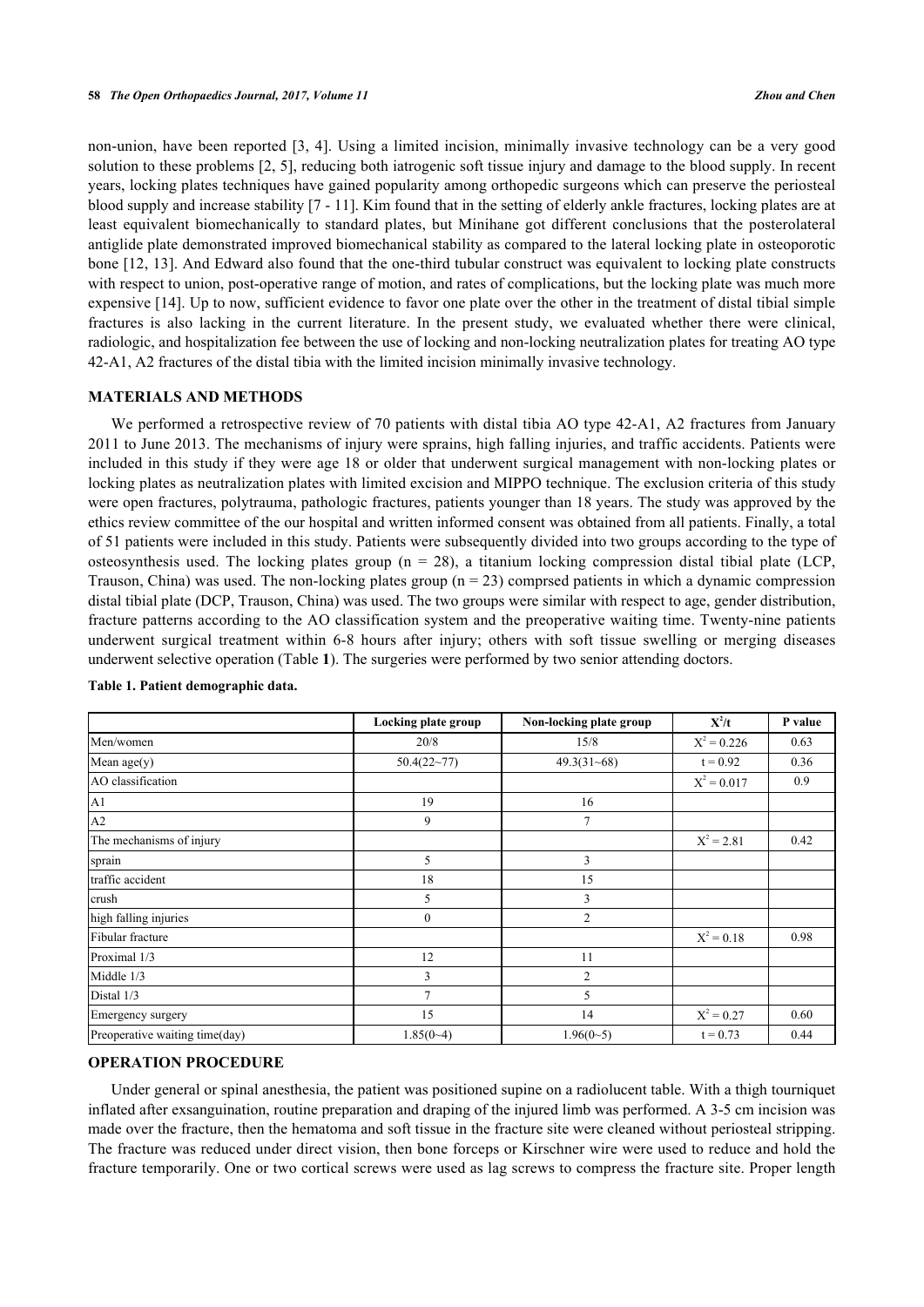anatomical locking or non-locking plates were selected according to the fracture line. According to the plate location, two 2-4 cm longitudinal incisions were made in the skin beneath the two ends of the plate. One incision was at the midline of the medial malleolus, the other was made along the medial aspect of the tibia located at the proximal end of the plate. An extraperiosteal, subcutaneous tunnel could then be fashioned between these two incisions using blunt dissection. The great saphenous veins were protected and the plate was inserted percutaneously from the distal to proximal direction. Four screws were inserted distally and three or four screws were inserted proximally. If the patient also had a fibular fracture to be fixed, the posterolateral approach was selected to fix the fibular fracture first.

Physical rehabilitation with active motion of the ankle joints was initiated on the second postoperative day. Partial weight bearing was recommended 8-12 weeks after surgery; full weight bearing was recommended 3-4 months after surgery according to the union of the fracture. Clinical evidence of infection was recorded. Deep infections were defined as those below the deep investing muscular fascia. Superficial infections were clinically confined to the dermal and subcutaneous tissues.

Follow-up assessments were included clinical and radiographic examinations once a month until the fracture had unified. Solid union was defined as the visualization of cross trabeculations on the AP and lateral radiographs. Clinical outcomes were assessed using the American Orthopaedic Foot and Ankle Society (AOFAS) ankle-hind foot instrument one year after surgery. The hospitalization fee were identified including labour costs, radiographs, surgery fee, anesthesia fee, implants cost, pharmacy supplies and hospital resoures. We also noted patients who had the plate removed because of local pain and/or skin irritation related to plates and screws.

Data analyses were performed using SPSS 18.0. To determine the significance of intergroup differences, the T test and Fisher's exact test were used. Statistical significance was defined as  $p < 0.05$  and all statistical analyses were reviewed by an independent statistician.

#### **RESULTS**

The mean follow-up time was 18.8 months (range, 12-23months). In the locking plate group, the surgical time was 62.44  $\pm$  18.81 min, surgical bleeding was 77.60  $\pm$  24.62 ml, bone union time was 13.71  $\pm$  2.01 weeks, and the mean AOFAS score was  $88\pm 2.01$ . In the non-locking plate group, the surgical time was  $68.97 \pm 21.31$  min, surgical bleeding was 87.07  $\pm$  30.63 ml, bone union time was  $14.26 \pm 2.02$  weeks, and the mean AOFAS score was 86 $\pm$  1.73. All fractures were primary healing. There was no significant difference between the groups in surgical time, bleeding, bone union time, or AOFAS scores. The total hospitalization fee except implants cost but including labour costs, radiographs, surgery fee, anesthesia fee, pharmacy supplies and hospital resoures n the locking plate groups was  $\frac{12,135 \pm 1,035.65}{1,035.65}$ per case, and  $\frac{12,030 \pm 987.55}{10}$  in the non-locking plate groups, P  $> 0.05$ . The locking plate implants cost was  $\text{\textsterling}24,648.41 \pm 6,812.95$  while the non-locking plate implant cost was  $\text{\textsterling}11,642 \pm 3,162.57$ , p < 0.001. One patient in each group experienced superficial infection; these wounds were healed with the use of oral antibiotics and regular dressing changes. To date, Implant removal was necessary in 14 cases (50%) and 18 (78%) cases in the locking plate group and non-locking plate group because of local pain and/or skin irritation related to plates and screws. The need of implant removal was significantly higher in the non-locking plate group than in the locking plate group ( $X^2 = 4.31$ , p < 0.05). The cost of the removal of the plate is similar in each patients no matter he treated by locking plate or non-locking plate (P > 0.05) (Table **[2](#page-2-0)** and Fig. **[1](#page-2-1)**).

<span id="page-2-1"></span>

| Group             |                          | Surgical time (min) | Bleeding (ml)     | <b>Bone union (week)</b> | <b>AOFAS</b> score | Cost (4)               |
|-------------------|--------------------------|---------------------|-------------------|--------------------------|--------------------|------------------------|
| Locking plate     | 28                       | $62.44 \pm 18.81$   | $77.60 \pm 24.62$ | $13.71 \pm 2.01$         | $88 \pm 2.01$      | $24648.41 \pm 6812.95$ |
| Non-locking plate | 23                       | $68.97 \pm 21.31$   | $87.07 \pm 30.63$ | $14.26 \pm 2.02$         | $86 \pm 1.73$      | $11642.00 \pm 3162.57$ |
|                   |                          | 1.77                | 1.63              | 0.88                     | 0.51               | 14.61                  |
| IP                | $\overline{\phantom{0}}$ | 0.06                | 0.10              | 0.34                     | 0.56               | < 0.001                |

#### <span id="page-2-0"></span>**Table 2. Clinical outcomes(x±s).**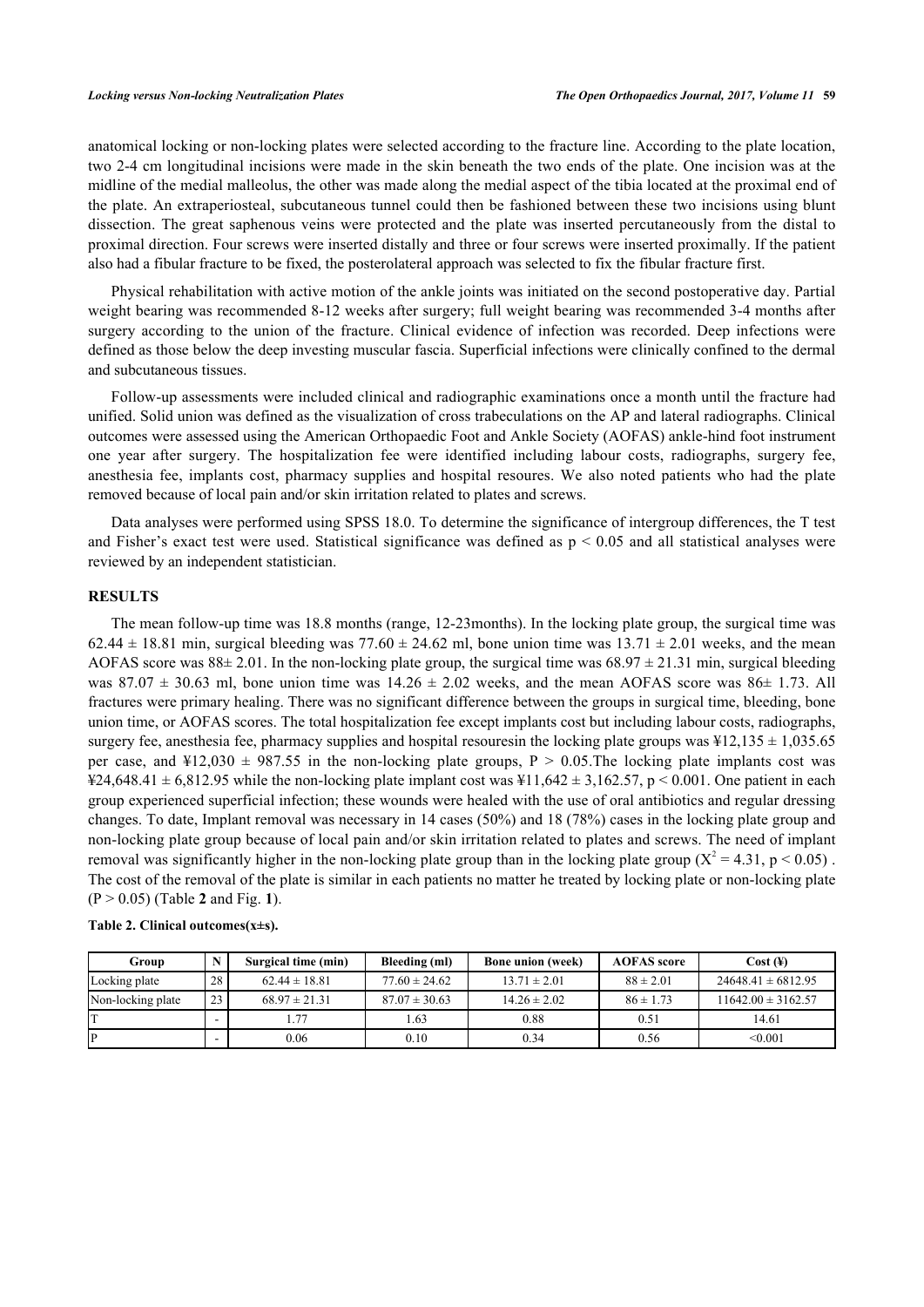

B

A

**Fig. (1).** The X-ray images of typical plating cases. **(A)** a 47-year-old female with Type A1 left distal tibia fracture and proximal fibula fracture due to a traffic accident. a: The prooperative radiographs is shown; b: The fracture was treated with a locking plate (LCP). The fracture healed 4 moths after the operation. **(B)** a 44-year-old female with Type A1 right distal tibial fracture and fibula fracture due to a traffic accident. a: the preoperative radiographs is show; b: The fractures were treated with two non-locking plates (DCP) for the tibial and fibula. The fractures healed 3 months after the operation.

#### **DISCUSSION**

The AO/ASIF type 42-A1 and A2 fracture of the distal tibia is a simple fracture. According to the AO principles of fracture management, simple fractures need anatomical reduction, strong fixation, absolute stability, and primary healing. A bridge-plating technique in simple fractures to achieve relative stability may prolong the union time and as well as the time to full weightbearing; it may also cause other negative outcomes [[6](#page-5-8)]. The fractures in our study were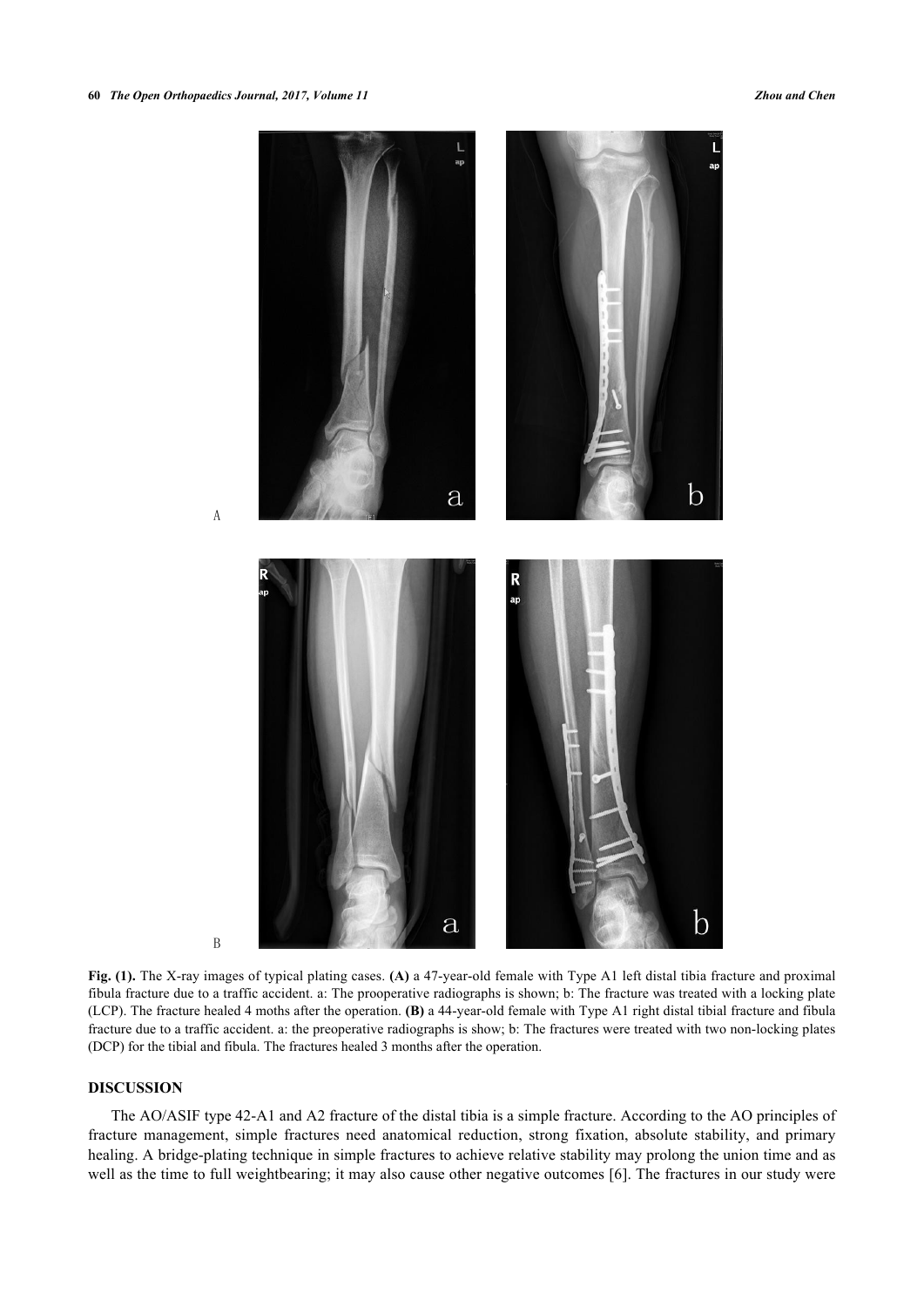reduced and fixed with lag screws. Neutralization plates were placed across the fracture to augment fracture fixation. Plate fixation helps to limit bend, rotation, and axial loads across the fracture site. Limited excision and internal fixation with MIPPO technique produces significantly less disruption of soft tissue and extraosseous blood supply than traditional surgical methods [\[15\]](#page-6-2) and can also protect the blood supply, promote fracture healing, and reduce complications. The technique may be performed with either a locking plate or non-locking plate. A locking plate provides stability as a fixed-angle construct; fixed-angle properties obviate the need for compression and contact between plate and bone. A non-locking plate obtains fixation stability by the frictional force between plate and bone. This compression can cause disturbances in blood supply to the bone and can introduce an unfavourable condition for bone union. In theory, the locking plate has obvious clinical advantages to non-locking plate. However, Takemoto reported that both styles of plates resulted in equivalent results when they were used as a neutralization device in a cadaveric study [[16\]](#page-6-3). Sachiyuki also reported that there were no differences in bone union rate or complications when locking and non-locking plates were used for neutralization in malleolar fractures[[17\]](#page-6-4). Similarly, our study got equivalent results in fracture healing time and complications. This result contrasts with the study by Ufuk *et al*. [\[18\]](#page-6-5). These authors reported that the time to achieve bone union was longer in their locking plate group (17.2 *vs*. 13.1 weeks). The difference between the two studies may be caused by different fixation techniques. We used limited excision and internal fixation with neutralization plates fixed with a lag screw, but Ufuk *et al*. used the percutaneous minimally invasive bridge-plated technology. This difference demonstrates once again that a bridge-plating technique in simple fracture patterns to achieve relative stability may prolong the union time. We emphasize here that simple fractures need absolute stable fixation and primary healing. In our study, surgical time and bleeding is less in the locking plate group. This may be caused by that the locking screw is a self-tapping screw. This can simplify the surgical process and reduce the bleeding when we tapped the bone. But there was no statistical difference.

The question of whether the fibula also needs to be fixed is always controversial. Hazaika *et al*. [[7\]](#page-5-5) reported that the fibula should be fixed in cases where it was deemed necessary to restore the stability and normal anatomy of the ankle joint, or where it was considered helpful to have a "template" for length. Toms *et al*. [\[19\]](#page-6-6) and Strauss *et al*. [[20\]](#page-6-7) also advised to fix the fibula. Hasenboehler *et al*. [[6](#page-5-8)] and Oh *et al*. [\[21](#page-6-8)] did not need fibular fixation to achieve satisfactory fracture reduction and alignment; postoperative failure of stability was not observed in their patients. In our clinical experience, if the distal fibula fracture involved the ankle and the mortise is abnormal, the fibula needs to be fixed to prevent traumatic arthritis and postoperative joint instability. If the fibula fracture is located in the middle, the fracture needs open reduction and fixation only to ensure tibial anatomical reduction; the upper fibula fractures does not need to be fixed.

The postoperative infection rate of distal tibial fractures is 0-4.4% [[6](#page-5-8), [7](#page-5-5), [22,](#page-6-9) [23\]](#page-6-10). Because the distal tibia is covered only by a thin layer of soft tissue, it tends to have a higher incidence of infection, especially when the stabilizing plate is placed on the medial side of the distal tibia [[7](#page-5-5), [22,](#page-6-9) [24\]](#page-6-11). The infection rate with the percutaneous minimally invasive bridge-plate technique is much lower [\[2](#page-5-1)]. In our study, there were no cases of deep infection, but each group had a single patient with superficial infection; these infections were both successfully treated with oral antibiotics and dressing changes. These results are similar to other research [[2](#page-5-1), [6,](#page-5-8) [7](#page-5-5), [22\]](#page-6-9). Because our study shows that the infection rate is similar with the outcomes of the percutaneous minimally invasive bridge-plate technique, this suggests that the additional incision above the fracture does not increase the risk of postoperative infection.

The need of implant removal was significantly higher in the non-locking plate group than in the locking plate group. The hospitalization fee to remove the plates were similar in the locking plate group and non-locking plate group. So the cost is not the influence factor to the patients whether to remove the plates. The only reason to the patients to remove the plates is the local pain and/or skin irritation related to plates and screws The reason we think maybe that the locking plate construction is actually thinner than the non-locking plate (2.4 mm *vs*. 4.0 mm), And the soft tissue and skin is thinner on the medial side, it is more likely to feel plate stimulation or other discomfort, especially in the lean bodies. The locking plate also has its shortcomings. It was not exactly fit to the bony contour, especially in the region of the medial malleolus; the patients often felt discomfort and the gap between plate and bone may facilitate hematoma and obscure the hidden danger of infection.

There was no significant difference between the two groups in the AOFAS scores. Gao *et al*. [\[25\]](#page-6-12) treated distal tibial metaphyseal fractures with polyaxial locking plates in patients that had a mean AOFAS score of 87.3. Our patients had similar scores. That means that limited excision and internal fixation with MIPPO technique for the treatment of extra-articular distal tibial fractures with either locking or non-locking plates can get excellent clinical results.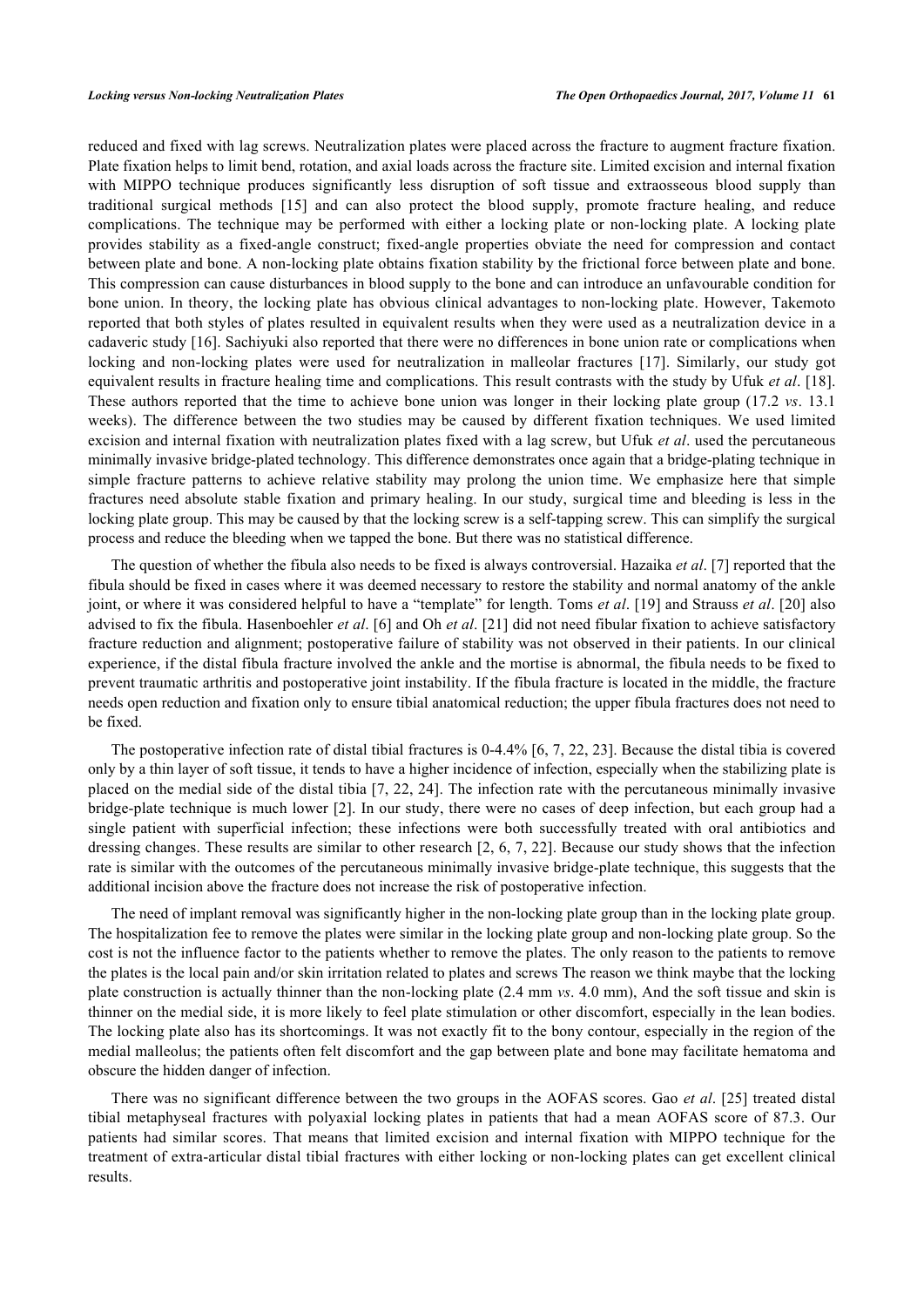Our results examined the cost of both types of plates. The cost was much higher in the locking plate group ( $p <$ 0.05). The total hospitalization fee except the implants cost in the locking plate groups was  $\frac{12,135 \pm 1035.65}{10,000}$  per case, and ¥12,030  $\pm$  987.55. There was no significant difference. But the locking plate implant cost was ¥24,648.41  $\pm$ 6,812.95 while the non-locking plate implant cost was  $\frac{11,642 \pm 3,162.57}{1,642.57}$ , which were significantly different, p < 0.001, Even though the clinicle and radiographic outcome was almost the same, with the increase in cost of plates implant, locking plates greatly increase the economic burden placed upon patients

There were several limitations in our study. First, the cases were retrospective review and not randomly selected. Second, the number of patients (sample size) was relatively small. Third, the implant choice may be influenced a particular surgeon's own biases as it is not clear exactly why the decision was made to use a specific plant in each case.

#### **CONCLUSION**

Limited excision and internal fixation with locking or non-locking plates provides a similar outcome in the treatment of distal tibial fractures of AO type A1, A2. Anatomical reduction and lag screws are recommended for stable fixation and early healing. The locking plate is much more expensive, but the locking plate seems only superior with respect to the need for implat removal that could justify its higher cost.

#### **CONFLICT OF INTEREST**

The authors confirm that this article content has no conflict of interest.

#### **ACKNOWLEDGEMENTS**

We thank Professor Cong-feng Luo help to complete this manuscript.

#### **REFERENCES**

- <span id="page-5-0"></span>[1] Ovadia DN, Beals RK. Fractures of the tibial plafond. J Bone Joint Surg Am 1986; 68(4): 543-51. [\[http://dx.doi.org/10.2106/00004623-198668040-00010](http://dx.doi.org/10.2106/00004623-198668040-00010)] [PMID: [3957978\]](http://www.ncbi.nlm.nih.gov/pubmed/3957978)
- <span id="page-5-1"></span>[2] Redfern DJ, Syed SU, Davies SJ. Fractures of the distal tibia: minimally invasive plate osteosynthesis. Injury 2004; 35(6): 615-20. [\[http://dx.doi.org/10.1016/j.injury.2003.09.005](http://dx.doi.org/10.1016/j.injury.2003.09.005)] [PMID: [15135282\]](http://www.ncbi.nlm.nih.gov/pubmed/15135282)
- <span id="page-5-2"></span>[3] Fisher WD, Hamblen DL. Problems and pitfalls of compression fixation of long bone fractures: a review of results and complications. Injury 1978; 10(2): 99-107.

[\[http://dx.doi.org/10.1016/S0020-1383\(79\)80069-8\]](http://dx.doi.org/10.1016/S0020-1383(79)80069-8) [PMID: [730343](http://www.ncbi.nlm.nih.gov/pubmed/730343)]

- <span id="page-5-3"></span>[4] Rüedi TP, Allgöwer M. The operative treatment of intra-articular fractures of the lower end of the tibia. Clin Orthop Relat Res 1979; (138): 105-10.
	- [PMID: [376196\]](http://www.ncbi.nlm.nih.gov/pubmed/376196)
- <span id="page-5-4"></span>[5] Zou J, Zhang W, Zhang CQ. Comparison of minimally invasive percutaneous plate osteosynthesis with open reduction and internal fixation for treatment of extra-articular distal tibia fractures. Injury 2013; 44(8): 1102-6. [\[http://dx.doi.org/10.1016/j.injury.2013.02.006](http://dx.doi.org/10.1016/j.injury.2013.02.006)] [PMID: [23473266\]](http://www.ncbi.nlm.nih.gov/pubmed/23473266)
- <span id="page-5-8"></span>[6] Hasenboehler E, Rikli D, Babst R. Locking compression plate with minimally invasive plate osteosynthesis in diaphyseal and distal tibial fracture: a retrospective study of 32 patients. Injury 2007; 38(3): 365-70. [\[http://dx.doi.org/10.1016/j.injury.2006.10.024](http://dx.doi.org/10.1016/j.injury.2006.10.024)] [PMID: [17241634\]](http://www.ncbi.nlm.nih.gov/pubmed/17241634)
- <span id="page-5-5"></span>[7] Hazarika S, Chakravarthy J, Cooper J. Minimally invasive locking plate osteosynthesis for fractures of the distal tibiaresults in 20 patients. Injury 2006; 37(9): 877-87. [\[http://dx.doi.org/10.1016/j.injury.2006.06.002](http://dx.doi.org/10.1016/j.injury.2006.06.002)] [PMID: [16895727\]](http://www.ncbi.nlm.nih.gov/pubmed/16895727)
- [8] Wagner M. General principles for the clinical use of the LCP. Injury 2003; 34(Suppl. 2): B31-42. [\[http://dx.doi.org/10.1016/j.injury.2003.09.023](http://dx.doi.org/10.1016/j.injury.2003.09.023)] [PMID: [14580984\]](http://www.ncbi.nlm.nih.gov/pubmed/14580984)
- [9] Anglen J, Kyle RF, Marsh JL, *et al.* Locking plates for extremity fractures. J Am Acad Orthop Surg 2009; 17(7): 465-72. [\[http://dx.doi.org/10.5435/00124635-200907000-00007](http://dx.doi.org/10.5435/00124635-200907000-00007)] [PMID: [19571302\]](http://www.ncbi.nlm.nih.gov/pubmed/19571302)
- [10] Egol KA, Kubiak EN, Fulkerson E, Kummer FJ, Koval KJ. Biomechanics of locked plates and screws. J Orthop Trauma 2004; 18(8): 488-93. [\[http://dx.doi.org/10.1097/00005131-200409000-00003](http://dx.doi.org/10.1097/00005131-200409000-00003)] [PMID: [15475843\]](http://www.ncbi.nlm.nih.gov/pubmed/15475843)
- <span id="page-5-6"></span>[11] Kääb MJ, Frenk A, Schmeling A, Schaser K, Schütz M, Haas NP. Locked internal fixator: sensitivity of screw/plate stability to the correct insertion angle of the screw. J Orthop Trauma 2004; 18(8): 483-7. [\[http://dx.doi.org/10.1097/00005131-200409000-00002](http://dx.doi.org/10.1097/00005131-200409000-00002)] [PMID: [15475842\]](http://www.ncbi.nlm.nih.gov/pubmed/15475842)
- <span id="page-5-7"></span>[12] Kim T, Ayturk UM, Haskell A, Miclau T, Puttlitz CM. Fixation of osteoporotic distal fibula fractures: A biomechanical comparison of locking *versus* conventional plates. J Foot Ankle Surg 2007; 46(1): 2-6. [\[http://dx.doi.org/10.1053/j.jfas.2006.09.009\]](http://dx.doi.org/10.1053/j.jfas.2006.09.009) [PMID: [17198946](http://www.ncbi.nlm.nih.gov/pubmed/17198946)]